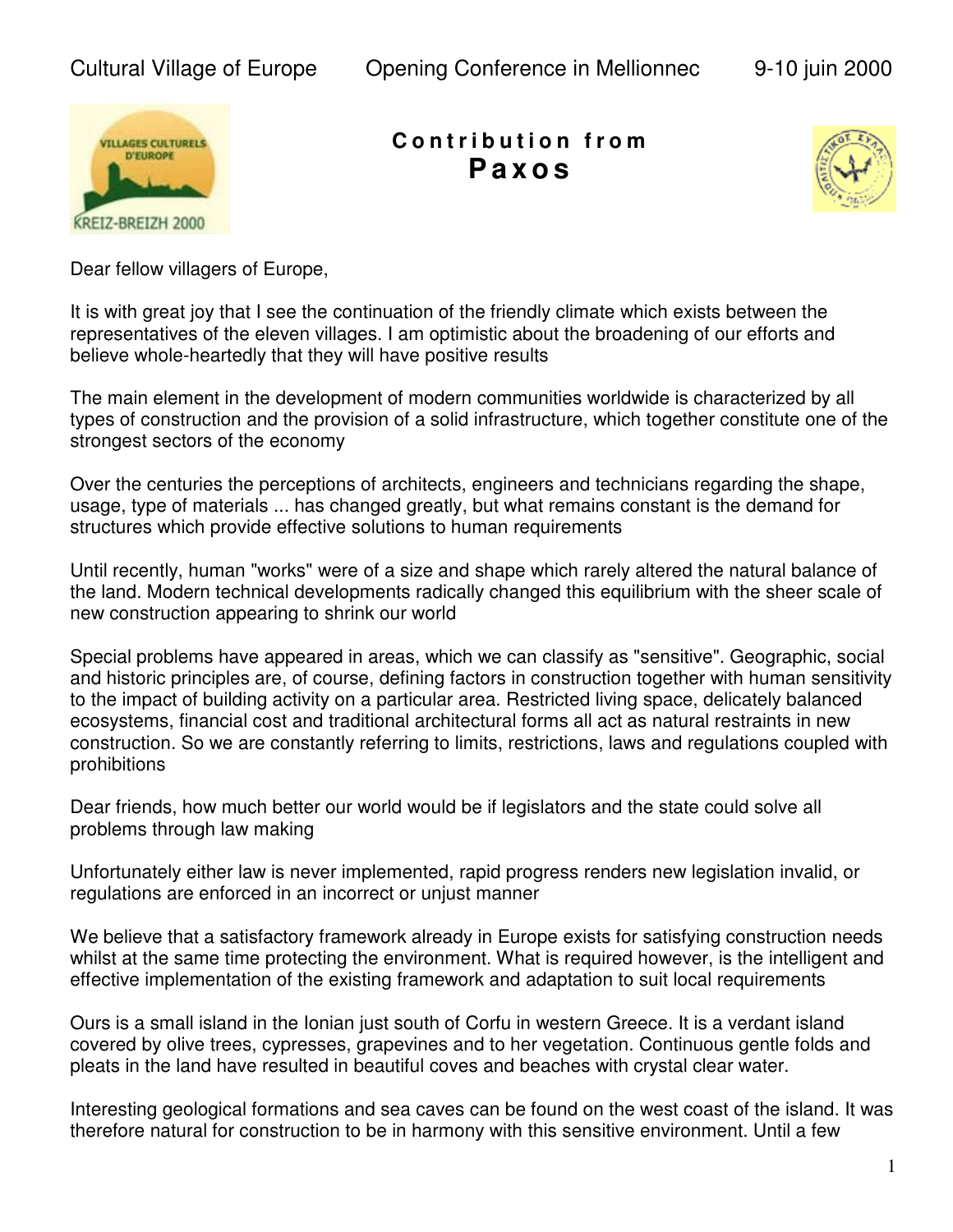decades ago, all building were small in size and made of traditional materials such as stone, thus blending easily into the landscape

However, over the past two decades, our area has seen a substantial increase in building activity (mainly housing and tourist accommodation) without the simultaneous provision of the necessary infrastructure

Frequently there are cases of illegal construction with negative results both in term of impact on the natural environment and in lack of attention to traditional architectural forms

The sad lack of structured landplaning and the failure to provide guidelines for specific land usage have also been encumbering factors in the sometimes unwanted changes that have taken place

In retrospect we have made the following observations :

- The movement of settlements from inland areas to the coast
- Enlargement of all buildings
- Replacement of traditional local materials like stone and wood with contemporary ones (cement, brick, iron...)
- The absence (luckily to a small extent) of many elements of our traditional architectural style

-Works carried out to the infrastructure of the island which are of poor quality or disproportionate to the size of the area and the real needs

- Saturation of certain areas due to over concentration of activities

Fellow villagers of Europe,

In mentioning some of the negative impacts of construction practices that we have followed to date we should not overlook the beneficial results for our economy in the creation of employment and the rise in the standard of living. We must nevertheless, learn from our mistakes and try to minimize them as much as possible. For this reason I will try to define briefly the essential factors in policymaking with regard to construction in sensitive areas

Next, the needs of the area must be prioritised together with an evaluation of each works consequences/implications. For this to be possible the organization and implementation of land planning, layout and design at minimizing any negative impact. Decisive factors in the planning of any construction work in a particular region include assessing the area to be developed, its natural resources a the possibility of replacing them, as well as the balance and peculiarities of the local ecosystem

Infrastructure must be planned long term to meet real needs, taking into account all the parameters mentioned above

A vital role will be played in the future by state induced incentives to protect traditional buildings, with the state itself setting the example, on the one hand by upgrading the quality of public works and buildings and on the other, by passing laws and providing specifications which will meet enormous, colorless buildings naturally have no place in our small traditional villages